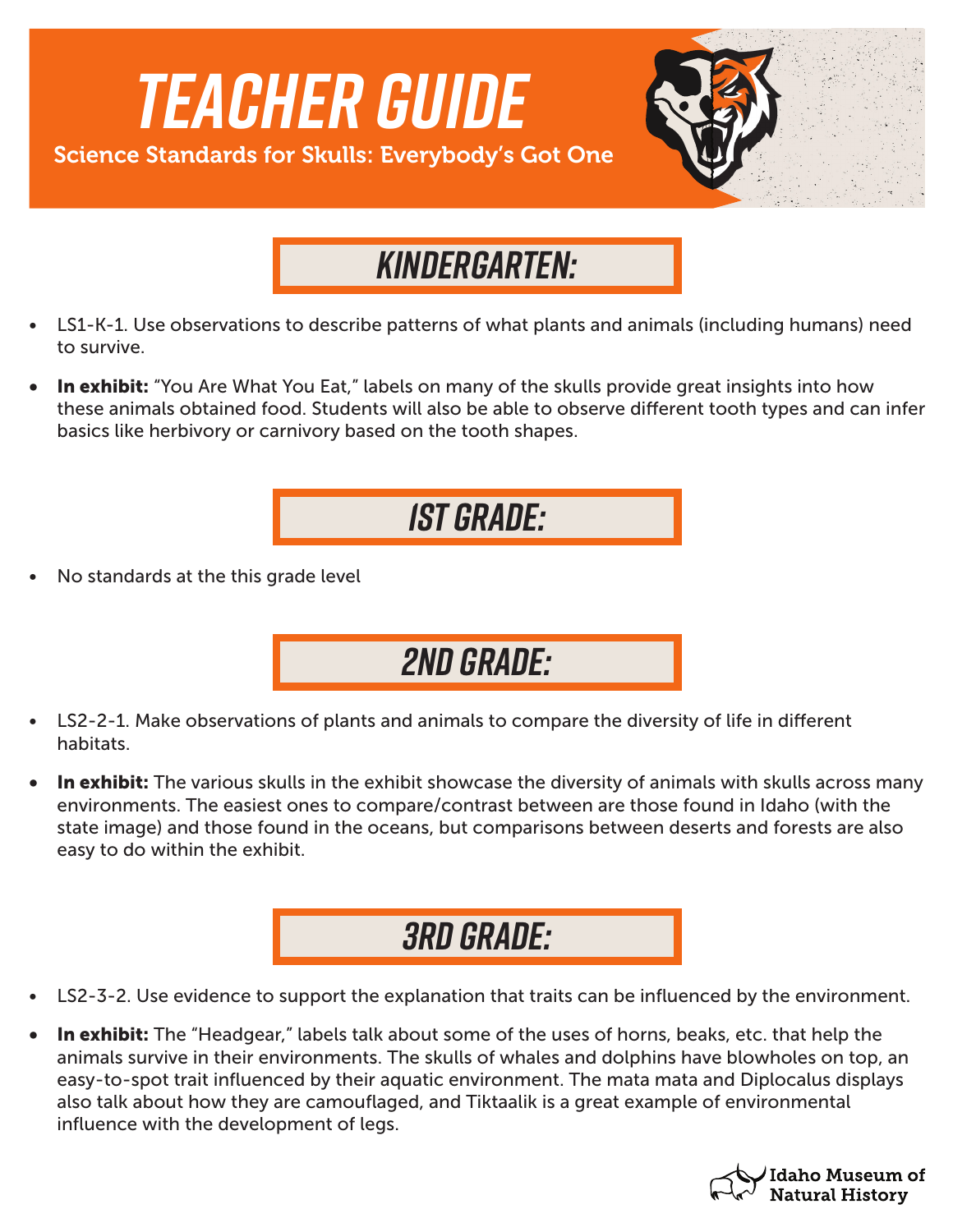

## *4th Grade:*

- LS1-4-1. Construct an argument that plants and animals have internal and external structures that function to support survival, growth, behavior, and reproduction.
- In exhibit: Virtually the entire exhibit can be related to this standard, as the exhibit is all about internal structures that help support survival, growth, behavior, and reproduction. The signs around the exhibit will highlight how the various skulls support those functions.
- LS1-4-2. Use a model to describe that animals receive different types of information through their senses, process the information in their brain, and respond to the information in different ways.
- **In exhibit:** Students can see eye and nose shapes among the various skulls, which can allow them to make inferences about their use (forward-facing big eyes and side-facing small eyes tell different stories about how those animals gather their visual information).
- ESS1-4-1. Identify evidence from patterns in rock formations and fossils in rock layers for changes in a landscape over time to support an explanation for changes in a landscape over time.
- In exhibit: The exhibit has camel, bison, and sloth fossils from Idaho, an easy way to highlight that the Idaho that students know now is not the same as it was in the past.



- LS2-5-1. Analyze and interpret data from fossils to provide evidence of the organisms and the environments in which they lived long ago.
- In exhibit: Fossil organisms are found throughout the exhibit. Students can see that some lived in environments like today, such as those from the Ice Age, while others were in vastly different environments, such as the dinosaurs.

## *Middle School:*

• LS4-MS-1. Analyze and interpret data for patterns in the fossil record that document the existence, diversity, extinction, and change of life forms throughout the history of life on Earth under the assumption that natural laws operate today as in the past.